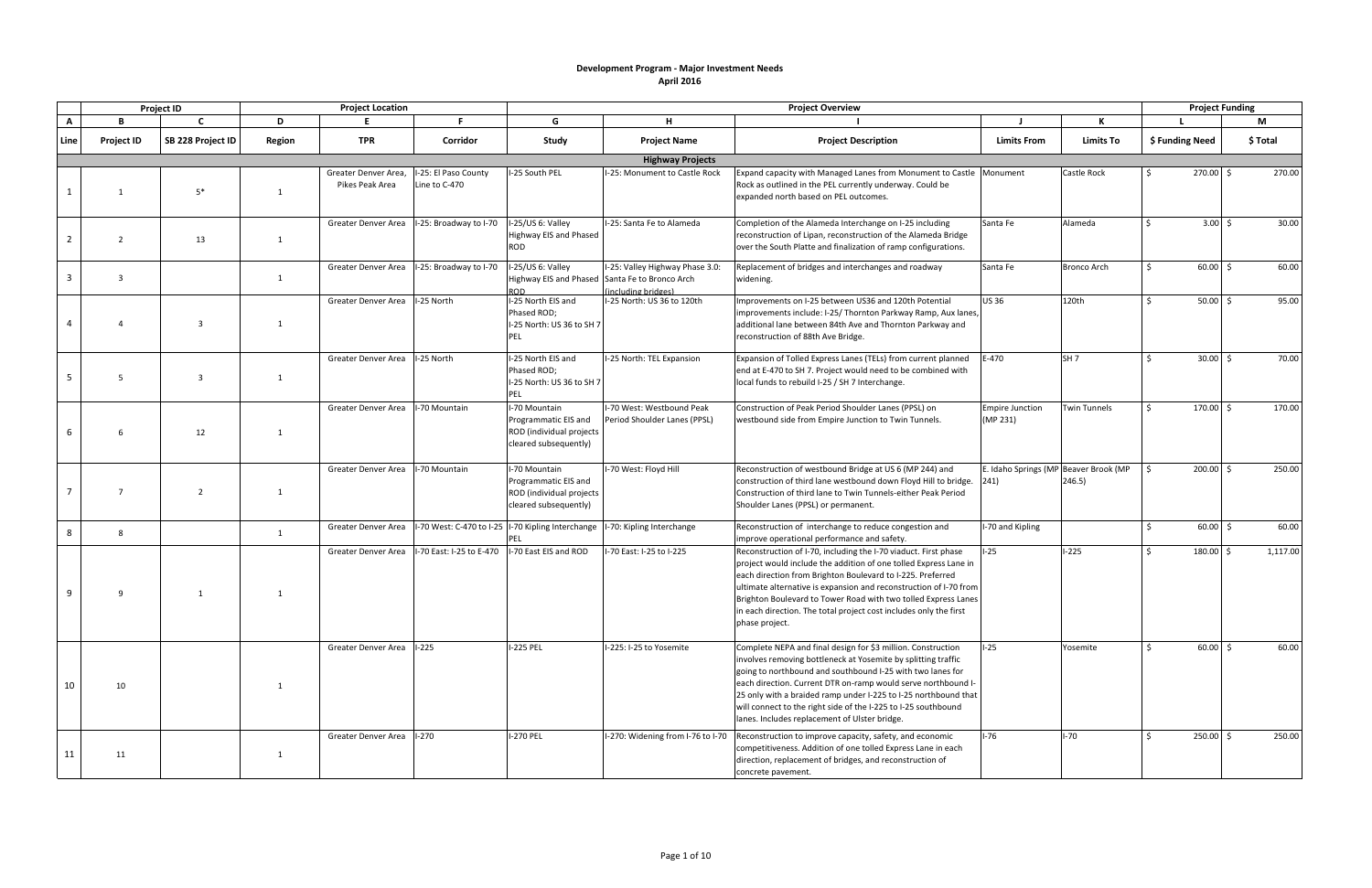| $\mathsf{A}$ | B                 | $\mathbf{C}$      | D              | E.                                             | F.                                        | G                                                                                       | H                                                                     |                                                                                                                                                                                                                                                                                                                                                                                                                                                                                                                                                                                                                                                                                                       |                                  |                                           |                        |            | M        |
|--------------|-------------------|-------------------|----------------|------------------------------------------------|-------------------------------------------|-----------------------------------------------------------------------------------------|-----------------------------------------------------------------------|-------------------------------------------------------------------------------------------------------------------------------------------------------------------------------------------------------------------------------------------------------------------------------------------------------------------------------------------------------------------------------------------------------------------------------------------------------------------------------------------------------------------------------------------------------------------------------------------------------------------------------------------------------------------------------------------------------|----------------------------------|-------------------------------------------|------------------------|------------|----------|
| Line         | <b>Project ID</b> | SB 228 Project ID | Region         | TPR                                            | Corridor                                  | Study                                                                                   | <b>Project Name</b>                                                   | <b>Project Description</b>                                                                                                                                                                                                                                                                                                                                                                                                                                                                                                                                                                                                                                                                            | <b>Limits From</b>               | <b>Limits To</b>                          | \$ Funding Need        |            | \$ Total |
| 12           | 12                | $\overline{4}$    | -1             | Greater Denver Area                            | $C-470$                                   | C-470 Express Lanes<br>Feasibility<br>Study/EA/Revised EA<br>and FONSI                  | C-470: Platte Canyon to Kipling                                       | Second phase of C-470 Corridor project. Currently funded first<br>phase adds one tolled Express Lane westbound from I-25 to<br>Wadsworth, and a second tolled Express Lane from I-25 to<br>Colorado. Eastbound, the project adds one tolled Express Lane<br>from Platte Canyon to I-25. The funded first phase also includes<br>auxiliary lanes between select interchanges. The second phase<br>includes the extension of one westbound tolled Express Lane<br>from Platte Canyon to Kipling, and a second westbound tolled<br>Express Lane to Lucent. Eastbound, one tolled Express Lane<br>would be extended to Kipling, and a second tolled Express Lane<br>would be added from Broadway to I-25. | Platte Canyon                    | Kipling                                   | $334.00$ \$            |            | 334.00   |
| 13           | 13                | 14                | 1              | Greater Denver Area                            | US 6: I-70 to I-25                        | US 6: Wadsworth Blvd.<br>EA and FONSI                                                   | US 6: Wadsworth Interchange                                           | Reconstruction of the interchange at US6 and Wadsworth.                                                                                                                                                                                                                                                                                                                                                                                                                                                                                                                                                                                                                                               | US <sub>6</sub> and<br>Wadsworth |                                           | $60.00$ \$             |            | 60.00    |
| 14           | 14                |                   | 1              | Greater Denver Area                            | US 85: C-470 to I-25                      | I-25/US 85: South EIS<br>and ROD                                                        | US 85: Louviers to Meadows<br>Widening                                | Reconstruction of two lane roadway to four lanes with a divided Louviers<br>median and acceleration.decelaration lanes. Includes a 10 foot                                                                                                                                                                                                                                                                                                                                                                                                                                                                                                                                                            |                                  | <b>Meadows</b>                            | $55.00 \, \text{S}$    |            | 55.00    |
| 15           | 15                | 15                | -1             | Greater Denver Area                            | US 85: I-270 to E-470                     | US 85: Vasquez PEL                                                                      | US 85: I-270 to 62nd Ave.<br>Interchange                              | Reconstruction of the interchange at I-270 and intersection at<br>60th Ave. to improve the safety and capacity by making the<br>geometric configuration more intuitive for drivers, adding grade<br>separation, and improving access points based on a PEL study<br>recommendation.                                                                                                                                                                                                                                                                                                                                                                                                                   | $I-270$                          | 62nd Ave.                                 | $35.00 \, \text{S}$    |            | 35.00    |
| 16           | 16                |                   | 1              | Greater Denver Area                            | US 285: Park County to<br>SH <sub>8</sub> | US 285: Foxton Rd. to<br>Bailey EA and FONSI                                            | Crossing                                                              | JS 285: Richmond Hill to Shaffer's Widening of roadway to four lanes with median and<br>construction of grade separated interchange at King's Valley.                                                                                                                                                                                                                                                                                                                                                                                                                                                                                                                                                 | Richmond Hill (MP<br>232)        | Shaffer's Crossing<br>(MP 230)            |                        | $40.00$ \$ | 40.00    |
| 17           | 17                | $7^*$             | $\overline{2}$ | Pueblo Area                                    | I-25 through Pueblo                       | I-25: New Pueblo<br>Freeway EIS and ROD                                                 | I-25: 1st St. to 13th St. (New<br>Pueblo Freeway)                     | Complete reconstruction and widening, construction of a split-<br>diamond interchange between 1st St. and 13th St. with<br>additional exit ramps near 6th St., and construction of one-way<br>frontage roads between the ramns                                                                                                                                                                                                                                                                                                                                                                                                                                                                        | 1st St.                          | 13th St.                                  | $130.00$ \$            |            | 130.00   |
| 18           | 18                | $7^*$             | 2              | Pueblo Area                                    | I-25 through Pueblo                       | -25: New Pueblo<br>Freeway EIS and ROD                                                  | I-25: 29th St. Section                                                | Part of the Phase 1 of the New Pueblo Freeway. Widening of the US 50 (MP 99)<br>interstate from two to three lanes in each direction and<br>relocation of interchange ramps and construction of frontage<br>roads.                                                                                                                                                                                                                                                                                                                                                                                                                                                                                    |                                  | SH 47 Interchange<br>(MP 101)             | $52.00$ $\overline{5}$ |            | 52.00    |
| 19           | 19                |                   | $\overline{2}$ | Pikes Peak Area                                | I-25 through Colorado<br>Springs          | N/A                                                                                     | I-25: Widening S. Academy to<br>Circle/Lake                           | Widening of roadway to six lanes.                                                                                                                                                                                                                                                                                                                                                                                                                                                                                                                                                                                                                                                                     | S. Academy Blvd.                 | Circle/Lake                               | $35.00 \quad $$        |            | 35.00    |
| 20           | 20                |                   | $\overline{2}$ | Pikes Peak Area,<br><b>Central Front Range</b> | US 24: Divide to I-25                     | US 24 West: I-25 West to US 24 West: Ute Pass<br>Manitou Springs EA and<br><b>FONSI</b> |                                                                       | Drainage and intersection improvements and resurfacing.                                                                                                                                                                                                                                                                                                                                                                                                                                                                                                                                                                                                                                               | <b>Green Mountain</b><br>Falls   | <b>Manitou Springs</b>                    | $20.00$ \$             |            | 20.00    |
| 21           | 118               | 16                | $\overline{2}$ | Pikes Peak Area                                | US 24: Divide to I-25                     | Manitou Springs EA and<br><b>FONSI</b>                                                  | US 24 West: I-25 West to US 24 / 8th Street Interchange               | Construction of Single Point Urban Interchange at 8th Street                                                                                                                                                                                                                                                                                                                                                                                                                                                                                                                                                                                                                                          | 8th St.                          |                                           | $72.00$ \$             |            | 72.00    |
| 22           | 21                |                   | $\overline{2}$ | Pikes Peak Area                                | US 24: Divide to I-25                     | Manitou Springs EA and Street<br><b>FONSI</b>                                           | US 24 West: I-25 West to US 24 West: 8th Street to 31st               | Widening of roadway from four to six lanes.                                                                                                                                                                                                                                                                                                                                                                                                                                                                                                                                                                                                                                                           | 8th St.                          | 31st St.                                  |                        | $55.00$ \$ | 55.00    |
| 23           | 22                |                   | $\overline{2}$ | Pikes Peak Area                                | US 24 East: I-25 to I-70                  | <b>US 24 PEL</b>                                                                        | US 24 East: Widening<br>Garrett/Dodge to Stapleton Rd.                | Widening of roadway to four lanes from Garett/Dodge Rd. to<br>Stapleton Rd.                                                                                                                                                                                                                                                                                                                                                                                                                                                                                                                                                                                                                           | Garret/Dodge Rd.<br>(MP 318.3)   | Stapleton Rd. (MP<br>323.6)               | $28.00$ \$             |            | 28.00    |
| 24           | 101               |                   | $\overline{2}$ | Central Front Range                            | <b>SH 24</b>                              |                                                                                         | US 24: Elbert Rd. to El Paso<br>County Line Turn and Passing<br>Lanes | Elbert Road to El Paso County line, add turn and passing lanes                                                                                                                                                                                                                                                                                                                                                                                                                                                                                                                                                                                                                                        | Elbert Road (MP<br>325.5)        | El Paso/Elbert<br>County Line (MP<br>350) |                        | $32.00$ \$ | 32.00    |
| 25           | 102               |                   | $\overline{2}$ | <b>Central Front Range</b>                     | <b>US 50</b>                              |                                                                                         | US 50: Salida to Canon City<br>Passing Lanes                          | Passing lanes between Salida and Canon City                                                                                                                                                                                                                                                                                                                                                                                                                                                                                                                                                                                                                                                           | MP 222                           | Canon City (~MP<br>280)                   | $25.00$ \$             |            | 25.00    |
| 26           | 23                |                   | $\overline{2}$ | Pueblo Area                                    | US 50: Pueblo to SH 115 US 50 West EA and | FONSI<br>US 50 West PEL                                                                 |                                                                       | US 50 West of Pueblo Westbound   Widening of divided highway westbound from two lanes to<br>three lanes.                                                                                                                                                                                                                                                                                                                                                                                                                                                                                                                                                                                              | Mculloch Blvd.                   | Pueblo Blvd. / SH 45   \$                 |                        | $50.00$ \$ | 50.00    |
| 27           | 24                |                   | $\overline{2}$ | Pueblo Area, Southeast US 50: I-25 to Kansas   |                                           | US 50 East: Kansas to<br>Pueblo Programmatic<br>EIS and ROD                             | US 50B Widening                                                       | Widening of roadway to four lanes.                                                                                                                                                                                                                                                                                                                                                                                                                                                                                                                                                                                                                                                                    | Pueblo                           | East of Lamar                             | <b>S</b>               | $55.00$ \$ | 55.00    |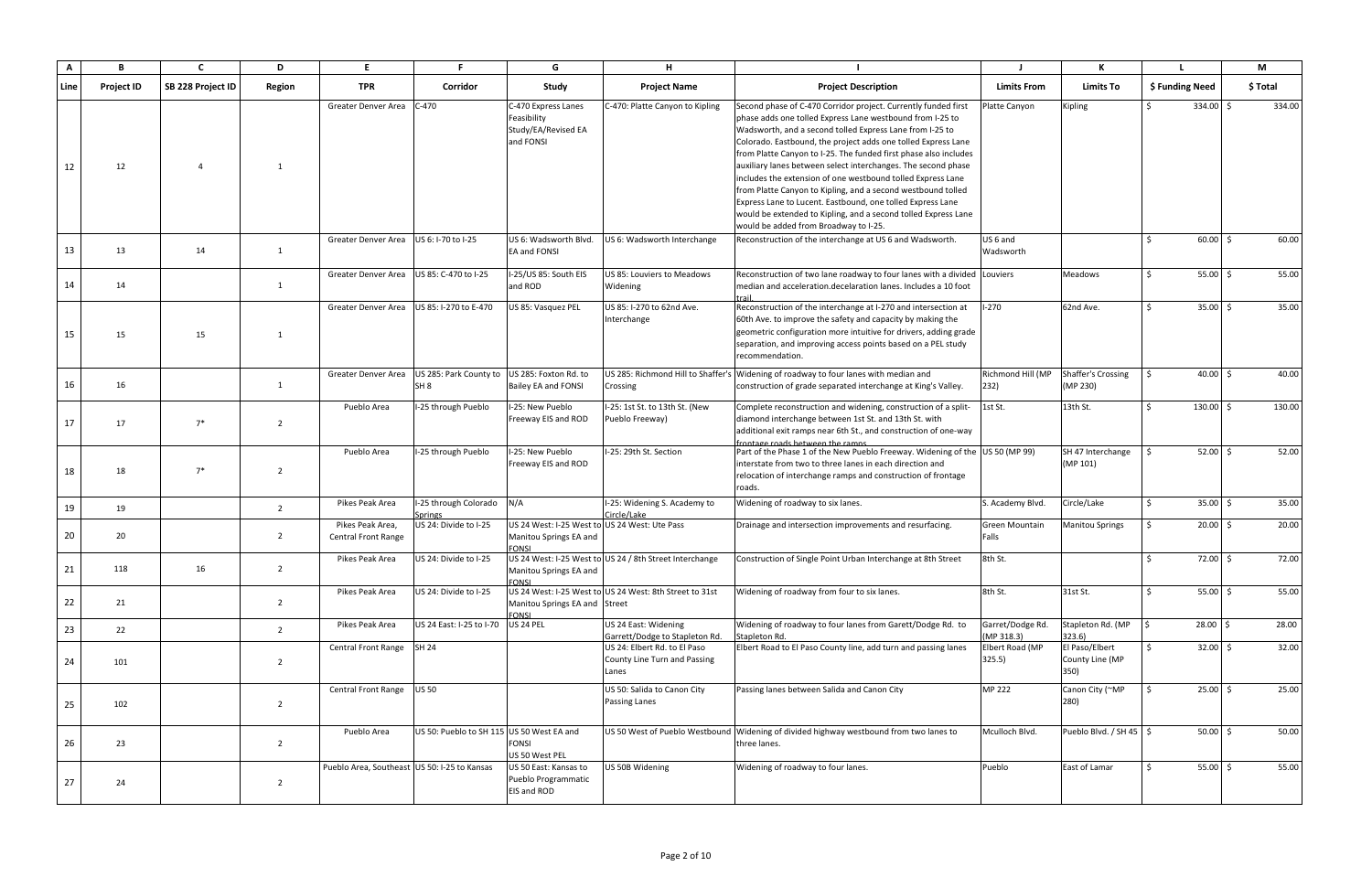| A    | B                 | C                 | D              | E                          | F.                                               | G                                                                                         | н                                                                              |                                                                                                                                                                                                                                                                                                                        |                                        | К                                     |                             | M        |
|------|-------------------|-------------------|----------------|----------------------------|--------------------------------------------------|-------------------------------------------------------------------------------------------|--------------------------------------------------------------------------------|------------------------------------------------------------------------------------------------------------------------------------------------------------------------------------------------------------------------------------------------------------------------------------------------------------------------|----------------------------------------|---------------------------------------|-----------------------------|----------|
| Line | <b>Project ID</b> | SB 228 Project ID | Region         | <b>TPR</b>                 | Corridor                                         | Study                                                                                     | <b>Project Name</b>                                                            | <b>Project Description</b>                                                                                                                                                                                                                                                                                             | <b>Limits From</b>                     | <b>Limits To</b>                      | \$ Funding Need             | \$ Total |
| 28   | 98                | 25                | $\overline{2}$ | South Central              | US 160: La Veta Pass to<br>Walsenburg            |                                                                                           | US 160: Mobility Improvements                                                  | Addition of passing lanes and shoulder widening.                                                                                                                                                                                                                                                                       | La Veta Pass (MP<br>278.63)            | I-25 (MP 303.5)                       | $15.00 \&$<br>$\zeta$       | 15.00    |
| 29   | 99                | 24                | $\overline{2}$ | <b>Central Front Range</b> | US 285: Fairplay to<br><b>Bailey</b>             |                                                                                           |                                                                                | US 285: Fairplay to Richmond Hill Addition of passing lanes and shoulder widening.                                                                                                                                                                                                                                     | Fairplay (MP 183)                      | Richmond Hill (MP<br>234)             | $15.00 \&$                  | 15.00    |
| 30   | 25                | 8                 | $\overline{2}$ | Southeast                  | US 287: OKlahoma to<br>Eads                      | US 287: Lamar Reliever<br>Route EA and FONSI                                              | US 287: Lamar Reliever Route                                                   | Construction of new two lane reliever route. A smaller Phase 1<br>project can be completed for \$30 M.                                                                                                                                                                                                                 | US 287 (MP 73)<br>US 50 (MP 433)       | US 287 (MP 79)<br>US 50 (MP 435)      | $160.00$ \$                 | 160.00   |
| 31   | 103               |                   | $\overline{2}$ | Central Front Range        | SH 9: US24 (Hartsel)<br>north to Breckenridge    |                                                                                           | SH 9: Breckenridge to Alma,<br>Shoulders and Safety<br>Improvements            | Add shoulders and safety improvements from Breckenridge to<br>Alma                                                                                                                                                                                                                                                     | Alma (MP 71)                           | Breckenridge (MP                      | $18.00 \div$                | 18.00    |
| 32   | 26                |                   | $\overline{2}$ | Pikes Peak Area            | SH 21 Colorado Springs SH 21: Powers Blvd.       | Central EA and FONSI                                                                      | SH 21: Widening                                                                | Widening from Milton E. Proby Pkwy. to East Fountain Blvd.                                                                                                                                                                                                                                                             | Milton E. Proby<br>Pkwy.               | East Fountain Blvd.                   | $13.00 \mid \zeta$<br>S.    | 13.00    |
| 33   | 27                |                   | $\overline{2}$ | Pikes Peak Area            | SH 21 Colorado Springs                           | SH 21 Powers North EA<br>and FONSI                                                        | SH 21: Constitution and North<br>Carefree Interchanges                         | Construct Continuous Flow Interchanges at Constitution and<br>North Carefree.                                                                                                                                                                                                                                          | <b>Constitution Blvd</b><br>(MP 144.0) | North Carefree Blvd   \$              | $40.00$ \$                  | 40.00    |
| 34   | 116               |                   | $\overline{2}$ | Pikes Peak Area            | SH 21 Colorado Springs SH 21: Powers Blvd.       | North EA and FONSI                                                                        | SH 21: Interim Intersection<br>Improvements-Constitution to<br><b>Barnes</b>   | Construct four CFI intersections along SH 21 at Constitution,<br>South Carefree, North Carefree, and Barnes.                                                                                                                                                                                                           | Constitution Blvd.<br>(MP 144.0)       | Barnes (MP 145.5)                     | $41.00$ \$                  | 41.00    |
| 35   | 28                | 17                | $\overline{2}$ | Pikes Peak Area            | SH 21 Colorado Springs SH 21: Powers Blvd.       | North EA and FONSI                                                                        | SH 21: Research Pkwy.<br>Interchange                                           | Construction of new grade-separated interchange at SH 21 and<br>Research Pkwy.                                                                                                                                                                                                                                         | North of Woodmen<br>Rd. (MP 149)       | South of Briargate<br>Pkwy. (MP 151)  | $30.00$ \$                  | 30.00    |
| 36   | 29                |                   | $\overline{2}$ | <b>Central Front Range</b> | SH 67, Victor to Divide N/A                      |                                                                                           | SH 67: Divide to Victor Shoulder<br><b>Widening and Safety</b><br>improvements | Shoulder widening and safety improvements.                                                                                                                                                                                                                                                                             | Victor (MP 45.6)                       | Divide (MP 70)                        | $25.00$ \$                  | 25.00    |
| 37   | 104               |                   | $\overline{2}$ | <b>Central Front Range</b> | SH 67, Wetmore north<br>to US50                  |                                                                                           | SH 67: SH 115 Intersection and<br>Arkansas River Bridge                        | SH 67/SH115 intersection and Arkansas River Bridge                                                                                                                                                                                                                                                                     | SH115 (MP 11.5)                        | Arkansas River (MP<br>12)             | $7.00 \pm$                  | 7.00     |
| 38   | 106               |                   | $\overline{2}$ | Pikes Peak Area            | SH 67, Woodland Park<br>to Jefferson Co Line     |                                                                                           | SH 67 Corridor Improvements<br>Phase 1                                         | Implement access control plan; construct widened turn lanes,<br>raised medians, sidewalks, drainage improvements and<br>signalization; private work has been completed; Phase 1 consists<br>of improvements from County Rd. to Kelley's Rd.                                                                            | Kelley's Rd (MP 78)                    | Teller/Douglas<br>County line (MP 87) | $1.91 \,$ \$                | 1.91     |
| 39   | 107               |                   | $\overline{2}$ | Pikes Peak Area            | <b>SH 85</b>                                     |                                                                                           | SH 85 Widening: from Comanche<br>Village Dr. to Mesa Rd.                       | Widen 1.5 miles to four general-purpose lanes from Comanche<br>Village Dr. to Mesa Rd. and replace Structure J-18-B                                                                                                                                                                                                    | Comanche Rd (MP<br>129.5)              | Mesa Rd (MP 131)                      | $5.75$ \$                   | 5.75     |
| 40   | 108               |                   | $\overline{2}$ | Pikes Peak Area            | SH 94                                            |                                                                                           | SH 94 Corridor Safety Study                                                    | Safety study on US 94 from US 24 to Ellicott Hwy.                                                                                                                                                                                                                                                                      | US 24 (MP 0)                           | Ellicott Hwy. (MP<br>17)              | $1.10$   \$                 | 1.10     |
| 41   | 105               |                   | $\overline{2}$ | <b>Central Front Range</b> | SH 115, US50 north to<br><b>Colorado Springs</b> |                                                                                           | SH 115 Passing Lanes, Shoulders<br>and Intersection Improvements               | Add passing lanes, shoulders, and improved bicycle and<br>pedestrian safety at intersections                                                                                                                                                                                                                           | US 50 (MP 14)                          | <b>Colorado Springs</b><br>(MP 40)    | $18.00 \div$                | 18.00    |
| 42   | 100               |                   | $\overline{2}$ | <b>Central Front Range</b> | SH 115, US50 north to<br>Colorado Springs        |                                                                                           | SH 115 Rock Creek Bridge<br>Replacement and Widening                           | Bridge Replacement on SH 115 over Rock Creek Bridge and<br>widening SH approximately 1.5 miles south                                                                                                                                                                                                                   | <b>MP37</b>                            | Rock Creek (~MP<br>38.5)              | $7.00\;$ \$                 | 7.00     |
| 43   | 30                | 9                 | $\overline{3}$ | <b>Grand Valley</b>        | I-70B through Grand<br>Junction                  | I-70B EA and FONSI                                                                        | I-70: Business Loop                                                            | Reconstruction of First and Grand intersection to improve<br>operations and safety, meet current geometric design standards,<br>and improve pedestrian safety.                                                                                                                                                         | I-70B (MP 4)                           | 15th St. (MP 6)                       | $16.00$ \$                  | 20.00    |
| 44   | 31                |                   | $\overline{3}$ | <b>Grand Valley</b>        | I-70: Palisade to<br>Parachute                   | N/A                                                                                       | I-70: Palisade to Debeque                                                      | Reconstruction with realignment of curves and other safety<br>improvements.                                                                                                                                                                                                                                            | Palisade                               | Debeque                               | $\mathcal{S}$<br>$45.00$ \$ | 45.00    |
| 45   | 32                |                   | $\overline{3}$ | Intermountain              | I-70: Parachute to<br><b>Glenwood Springs</b>    | N/A                                                                                       | Improvements                                                                   | I-70: Garfield County Interchange Upgrade of current 4-way stop with a roundabout concluded to MP 114<br>be necessary from a recently completed corridor study for I-70.                                                                                                                                               |                                        | <b>MP 75</b>                          | \$35.00                     | \$35.00  |
| 46   | 33                | 21                | $\overline{3}$ | Intermountain              | I-70: Glenwood Springs<br>to Vail                | -70 Mountain<br>Programmatic EIS and<br>ROD (individual projects<br>cleared subsequently) | I-70: Edwards Spur Rd.                                                         | Improvements to sourthern half of the Edwards Spur Rd. starting I-70G Spur Rd. (MP<br>north of the roadway bridge and ending with connection to US 6 $ 0\rangle$<br>to the south. Improvements anticipated to include road and<br>bridge widening, intersection improvements, and pedestrian<br>mobility improvements. |                                        | I-70G Spur Rd. (MP<br>0.527)          | $25.00$ \$<br>$\zeta$       | 35.00    |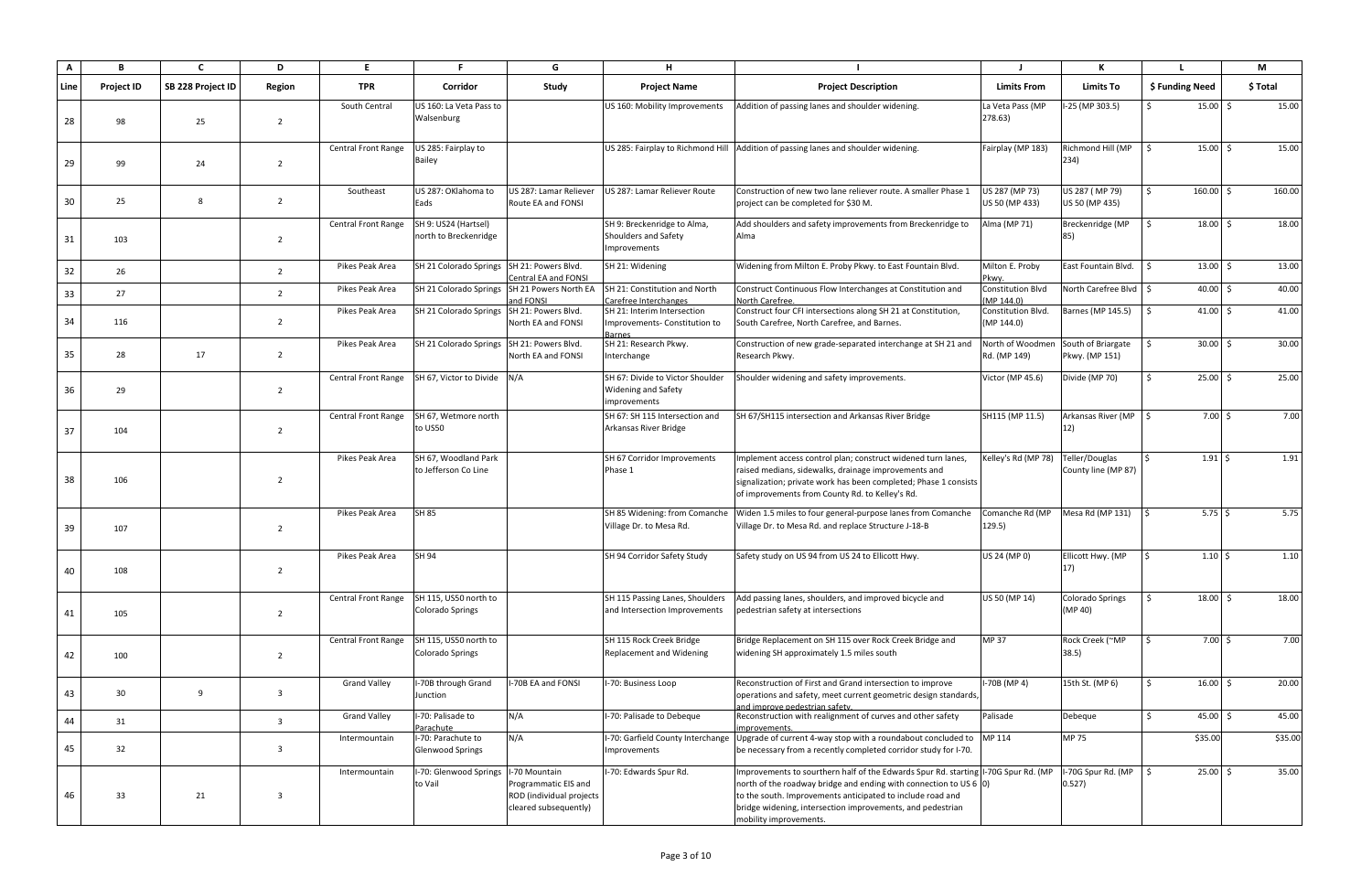| A    | В                 | $\mathsf{C}$      | D              | E                      |                                                 | G                                                                                                                                            | H                                                            |                                                                                                                                                                                                                                                                                                                    |                    |                                   |                         | M        |
|------|-------------------|-------------------|----------------|------------------------|-------------------------------------------------|----------------------------------------------------------------------------------------------------------------------------------------------|--------------------------------------------------------------|--------------------------------------------------------------------------------------------------------------------------------------------------------------------------------------------------------------------------------------------------------------------------------------------------------------------|--------------------|-----------------------------------|-------------------------|----------|
| Line | <b>Project ID</b> | SB 228 Project ID | Region         | <b>TPR</b>             | Corridor                                        | Study                                                                                                                                        | <b>Project Name</b>                                          | <b>Project Description</b>                                                                                                                                                                                                                                                                                         | <b>Limits From</b> | <b>Limits To</b>                  | \$ Funding Need         | \$ Total |
| 47   | 34                | 18                | 3              | Intermountain          | I-70: Glenwood Springs<br>to Vail               | -70 Mountain<br>Programmatic EIS and<br>ROD (individual projects<br>cleared subsequently)                                                    | -70 West: Dowd Canyon<br>nterchange                          | Reconstruction and upgrade of I-70 Dowd Canyon Interchange<br>for safety and operations.                                                                                                                                                                                                                           | MP 170             | MP 174                            | $22.00$ \$<br>$\zeta$   | 22.00    |
| 48   | 35                | 26                | $\overline{3}$ | Intermountain          | I-70: Vail to EJMT                              | I-70 Mountain<br>Programmatic EIS and<br>ROD (individual projects<br>cleared subsequently)                                                   | -70 West: Vail Pass Auxiliary<br>Lanes and Wildlife Overpass | Completion of NEPA and preliminary engineering for permanent MP 180<br>water quality features and recommended third lane (both<br>directions) to increase safety and mobility. Installation of<br>permanent water quality features, relocation of bike path, and<br>completion of three miles of roadway widening. |                    | MP 195                            | 72.50 \$<br>$\zeta$     | 75.00    |
| 49   | 36                | 20                | $\overline{3}$ | Intermountain          | I-70: Vail to EJMT                              | I-70 Mountain<br>Programmatic EIS and<br>ROD (individual projects<br>cleared subsequently)                                                   | -70 West: Exit 203 Interchange<br>mprovements                | Conversion of single lane roundabout at the Exit 203 ramp<br>termini to a double lane, consideration of addition of through<br>lane over existing structure and bridge expansion. This will<br>correct traffic back ups on westbound I-70 in peak periods and<br>weave from an auxiliary lane east of the ramp.    | MP 202             | MP 203                            | 6.20%                   | 6.20     |
| 50   | 37                | 27                | $\overline{3}$ | Intermountain          | -70: Vail to EJMT                               | -70 Mountain<br>Programmatic EIS and<br>ROD (individual projects<br>cleared subsequently)                                                    | -70 West: Frisco to Silverthorne<br>Auxiliary Lane           | Construction of eastbound auxiliary lane from MP 203 to 205.<br>Identified in the Silverthorne Interchange PEL as a safety<br>improvement for eastbound I-70. Minimal widening required.                                                                                                                           | Frisco (MP 203)    | Silverthorne (MP<br>205)          | $10.00$ \$              | 11.20    |
| 51   | 38                | 19                | $\overline{3}$ | Intermountain          | I-70: Vail to EJMT                              | I-70 Mountain<br>Programmatic EIS and<br>ROD (individual projects<br>cleared subsequently); I-<br>70: Silverthorne/Dillon<br>Interchange PEL | -70 West: Silverthorne<br>Interchange                        | Reconstruction of Exit 205 (Silverthorne) interchange including<br>construction of a Diverging Diamond Interchange, extensive<br>paving, curb, drainage. All four ramps affected, including new<br>capacity on westbound on ramps.                                                                                 | MP 205             | MP 206                            | $19.00$ \$              | 20.00    |
| 52   | 39                |                   | $\overline{3}$ | <b>Grand Valley</b>    | US 6: Fruita to Palisade US 6: Clifton PEL      |                                                                                                                                              |                                                              | US 6: Improvements Mesa County Completion of intersection studies and preliminary engineering<br>for safety and mobility throughout the corridor. Intersection,<br>shoulders, and other safety and mobility Improvements at<br>problem locations throughout the corridor.                                          | Fruita (MP 21.2)   | Palisade (MP 43.3)                | $57.00 \&;$             | 60.00    |
| 53   | 40                |                   | $\overline{3}$ | Intermountain          | US 24: Dowd Junction<br>to Leadville            | N/A                                                                                                                                          | US 24: Minturn                                               | Safety, capacity, and pedestrian crossing improvements,<br>including traffic calming, curb and gutter, and road platform<br>adiustment.                                                                                                                                                                            | MP 143             | MP 148                            | \$13.00                 | \$13.00  |
| 54   | 41                | 10                | $\overline{3}$ | Northwest              | US 40: Empire to<br>Kremmling                   | N/A                                                                                                                                          | US 40: Fraser to Winter Park                                 | Construction of capacity improvements on US 40 between Fraser Fraser (MP 226.5)<br>and Winter Park, likely widening to a four lane facility.                                                                                                                                                                       |                    | Winter Park (MP<br>229)           | $11.00$ \$              | 11.00    |
| 55   | 42                |                   | $\overline{3}$ | Northwest              | US 40: Kremmling to<br><b>Steamboat Springs</b> | US 40: Steamboat<br>Springs to Steamboat I<br>Documented Cat Ex                                                                              | US 40: Steamboat Springs to<br>Steamboat II                  | Widening of roadway and addition of intersection turn lanes and Steamboat Springs<br>dedicated bus lane.                                                                                                                                                                                                           |                    | Steamboat II                      | $28.00$ \$<br>Ŝ.        | 28.00    |
| 56   | 43                |                   | $\overline{3}$ | <b>Gunnison Valley</b> | US 50: Montrose to<br>Gunnison                  | US 50: Blue Creek<br>Canyon CatEx and CSS                                                                                                    | US 50: Little Blue Canyon                                    | Reconstruction and widening of existing roadway template to<br>meet current geometric design standards and improve roadside<br>safety, drainage and access along the corridor. Addition of<br>passing lanes and mitigation of geohazard land-slide within the<br>project limits. Can be implemented in phases.     | MP 121.5           | MP 126.5                          | $35.00$ \$<br>S.        | 42.50    |
| 57   | 44                |                   | $\overline{3}$ | Intermountain          | SH 9: I-70 to US 285                            | SH 9 EIS and ROD                                                                                                                             | SH 9: Frisco North                                           | Completion of corridor including minimal widening, water<br>quality and drainage improvements, and improvements to two<br>intersections including the potential for the replacement of a<br>signal with a roundabout.                                                                                              | MP 84.8            | MP 96                             | $9.00\frac{1}{5}$<br>S. | 10.00    |
| 58   | 45                | 28                | $\overline{3}$ | Intermountain          | SH 13                                           | SH 13 CatEx and CSS                                                                                                                          | SH 13: Rifle North                                           | Reconstruction of NHS and high volume truck route to add<br>shoulders, game fence and wildlife underpasses.                                                                                                                                                                                                        | Rifle (MP 4)       | Rio Blanco County<br>Line (MP 16) | $52.00$ \$<br>$\zeta$   | 60.00    |
| 59   | 46                |                   | $\overline{3}$ | Northwest              | SH 13                                           | SH 13 CatEx and CSS                                                                                                                          | Line Shoulders and Passing Lanes phases.                     | SH 13: Rio Blanco South to County Addition of shoulders and passing lanes. Can be implemented in MP 16                                                                                                                                                                                                             |                    | MP 122.7                          | S.<br>$14.00 \div$      | 30.00    |
| 60   | 47                |                   | $\overline{3}$ | Northwest              | SH 13                                           | SH 13 CatEx and CSS                                                                                                                          | SH 13: Wyoming South                                         | Reconstruction of NHS and high volume truck route to add<br>shoulders, game fence and wildlife underpasses. Can be<br>implemented in phases.                                                                                                                                                                       | MP 123.03          | MP 110.83                         | $25.00$ \$<br>$\zeta$   | 35.00    |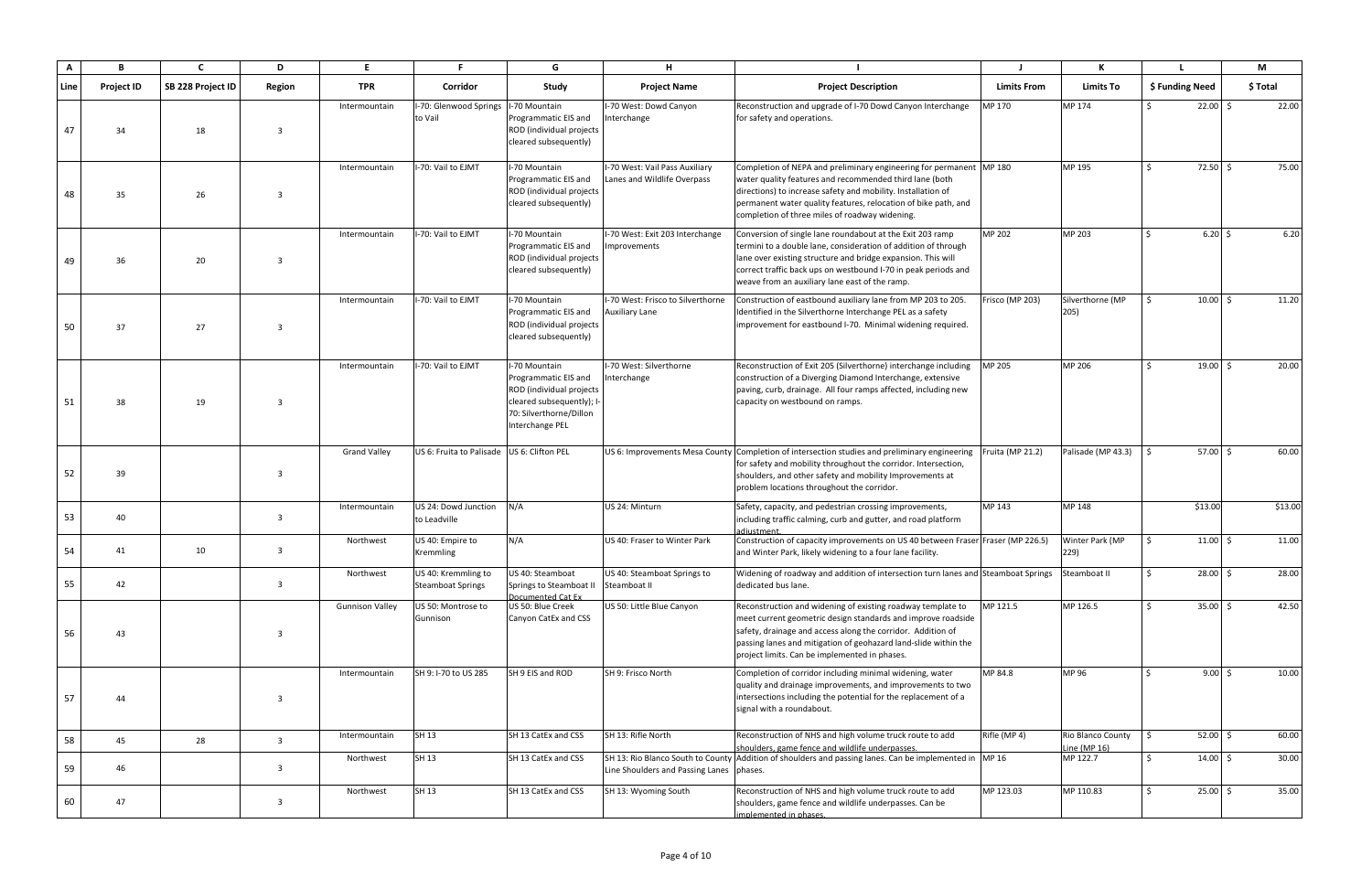| $\mathbf{A}$ | B                 | $\mathbf{C}$      | D                      | E.                                        | . F                                                          | G                                      | Н.                                                                   |                                                                                                                                                                                                                                                                                                          |                    | К                |                          | M        |
|--------------|-------------------|-------------------|------------------------|-------------------------------------------|--------------------------------------------------------------|----------------------------------------|----------------------------------------------------------------------|----------------------------------------------------------------------------------------------------------------------------------------------------------------------------------------------------------------------------------------------------------------------------------------------------------|--------------------|------------------|--------------------------|----------|
| Line         | <b>Project ID</b> | SB 228 Project ID | Region                 | TPR                                       | Corridor                                                     | Study                                  | <b>Project Name</b>                                                  | <b>Project Description</b>                                                                                                                                                                                                                                                                               | <b>Limits From</b> | <b>Limits To</b> | \$ Funding Need          | \$ Total |
| 61           | 48                |                   | $\overline{3}$         | Intermountain                             | SH 82: Glenwood<br>Springs to Aspen                          | N/A                                    | SH 82: Safety Improvements                                           | Mobility improvements in Glenwood Springs, completion of<br>entrance to Aspen, expansion of transit, bicycle and pedestrian<br>mobility, and improved wildlife mitigation.                                                                                                                               | MP 2.4             | <b>MP40</b>      | \$100.00                 | \$100.00 |
| 62           | 49                |                   | $\overline{3}$         | <b>Gunnison Valley</b>                    | SH 92: Delta to<br><b>Hotchkiss</b>                          | N/A                                    | SH 92: Safety Improvements                                           | Safety improvements including reconstruction of the surface,<br>addition of 4-8' paved shoulders across Rogers Mesa, and other<br>safety improvements including access and intersection<br>improvements.                                                                                                 | MP 3.8             | MP 20.7          | \$50.00                  | \$50.00  |
| 63           | 50                |                   | $\overline{3}$         | Northwest                                 | SH 139: Loma to<br>Rangely                                   | N/A                                    | SH 139: Little Horse South                                           | Safety improvements including reconstruction of the surface and MP 47<br>addition of 4-8' paved shoulders,                                                                                                                                                                                               |                    | MP 53            | \$10.00                  | \$10.00  |
| 64           | 117               |                   | $\overline{3}$         | <b>Grand Valley</b>                       | SH 340: 20 Road to<br>Spruce St (Grand<br>Junction)          | N/A                                    | SH 340: Monument Loop South<br>Broadway to South Camp                | Upgrade roadway templates to include bike lanes on SH 340<br>(from $\sim$ MP 0.5) in Fruita to the west entrance of Colorado<br>National Monument and eastbound to ~MP 5.8, then on Mesa<br>County and City of Grand Junction roadways connecting to the<br>east entrance of Colorado National Monument. | MP 0.5             | MP 5.8           | \$14.00                  | \$14.00  |
| 65           | 51                |                   | $\overline{3}$         | <b>Grand Valley</b>                       | SH 340: 20 Road to<br>Spruce St (Grand<br>unction)           | N/A                                    | SH 340: Safety and Capacity<br>improvements                          | Construction of a roundabout and other safety improvements.                                                                                                                                                                                                                                              | MP 9.5             | MP 13.341        | \$20.00                  | \$20.00  |
| 66           | 52                | 11                | $\overline{4}$         | North Front Range,<br>Greater Denver Area | I-25 North                                                   | I-25 North EIS and<br>Phased ROD       | I-25 North: SH 7 to SH 14                                            | Addition of one tolled Express Lane in each direction,<br>interchange reconstruction, mainline reconstruction, safety, and<br>Intelligent Transportation System (ITS) improvements from SH 7<br>to SH 14.                                                                                                | SH7 (MP 229)       | SH14 (MP 270)    | $1,500.00$ \$<br>$\zeta$ | 1,500.00 |
| 67           | 109               |                   | $\boldsymbol{\Lambda}$ | Eastern                                   | I-70 Plains                                                  | N/A                                    | I-70: East Spot Repairs- Flagler<br>East and Cedar Point West        | Replacment of distressed concrete pavement for 3 miles (Cedar   MP 340<br>Point West) and 5 miles (Flagler to Kansas State Line).                                                                                                                                                                        |                    | MP 449           | $30.00$ \$               | 30.00    |
| 68           | 110               |                   | $\Delta$               | Eastern                                   | I-70 Plains                                                  | N/A                                    | I-70: Genoa-East and West HMA<br>Replacement                         | Overlay/reconstruction of failing HMA pavement for 11.3 miles. MP 368.7                                                                                                                                                                                                                                  |                    | MP 380           | 42.50 \$                 | 42.50    |
| 69           | 111               |                   | $\Delta$               | Eastern                                   | I-70 Plains                                                  | N/A                                    | I-70: Arriba-East and West HMA<br>Failure                            | Overlay/reconstruction of failing Hot Mix Asphalt (HMA)<br>pavement for 15.1 miles.                                                                                                                                                                                                                      | MP 380             | MP 395.1         | 56.50 \$                 | 56.50    |
| 70           | 112               |                   | $\overline{4}$         | Eastern                                   | I-70 Plains                                                  | N/A                                    | I-70: Seibert-West ASR<br>Replacement                                | Replacement of Akali-Silica Reactivity (ASR) pavement and<br>associated safety improvements.                                                                                                                                                                                                             | MP 402.3           | MP 406.9         | $17.50\%$                | 17.50    |
| 71           | 53                |                   | $\overline{4}$         | Eastern                                   | I-70 Plains                                                  | N/A                                    | I-70: ASR Pavement Replacement<br>and Safety Improvements            | Replacement of Akali-Silica Reactivity (ASR) pavement and<br>associated safety improvements.                                                                                                                                                                                                             | Stratton           |                  | $55.52 \div$             | 59.00    |
| 72           | 113               |                   | $\overline{4}$         | Eastern                                   | I-70 Plains                                                  | N/A                                    | I-70: Burlington-West HMA<br>Replacement                             | Overlay/reconstruction of failing HMA pavement for 8.9 miles.                                                                                                                                                                                                                                            | MP 427.4           | MP 436.3         | $33.50 \, \text{S}$      | 33.50    |
| 73           | 54                |                   | $\overline{4}$         | <b>Upper Front Range</b>                  | I-76 Plains                                                  | N/A                                    |                                                                      | I-76: Fort Morgan to Brush: Phase Reconstruction of roadway and interchanges between Ft.<br>Morgan and Brush.                                                                                                                                                                                            | Ft. Morgan         | <b>Brush</b>     | 41.50 \$<br>Ŝ.           | 41.50    |
| 74           | 114               |                   | $\overline{4}$         | <b>Upper Front Range</b>                  | I-76 Plains                                                  | N/A                                    | I-76: Fort Morgan to Brush Phase                                     | Reconstruction of roadway and interchanges between Ft.<br>Morgan and Brush.                                                                                                                                                                                                                              | Ft. Morgan         | Brush            | $58.50$ \$<br>Ŝ.         | 58.50    |
| 75           | 115               |                   | $\overline{4}$         | <b>Upper Front Range</b>                  | I-76 Plains                                                  | N/A                                    | -76: Fort Morgan to Brush: Phase                                     | Reconstruction of roadway and interchanges between Ft.<br>Morgan and Brush.                                                                                                                                                                                                                              | Ft. Morgan         | <b>Brush</b>     | $300.00$ \$<br>S.        | 300.00   |
| 76           | 55                |                   | $\overline{4}$         | <b>Upper Front Range</b>                  | US 34: RMNP east<br>entrance to the west<br>side of Loveland | N/A                                    | US 34/US 36 Intersection in Estes Intersection improvements.<br>Park |                                                                                                                                                                                                                                                                                                          | US 34 / US 36      |                  | \$2.00                   | \$2.00   |
| 77           | 56                |                   | $\overline{4}$         | North Front Range                         | US 34: Loveland to<br>Kersey                                 | US 34: US 287 to LCR 3<br>EA and FONSI | US 34: Widening Denver Ave. to<br>LCR <sub>3</sub>                   | Widening of roadway to six lanes.                                                                                                                                                                                                                                                                        | Denver Ave.        | LCR <sub>3</sub> | $25.00$ \$               | 25.00    |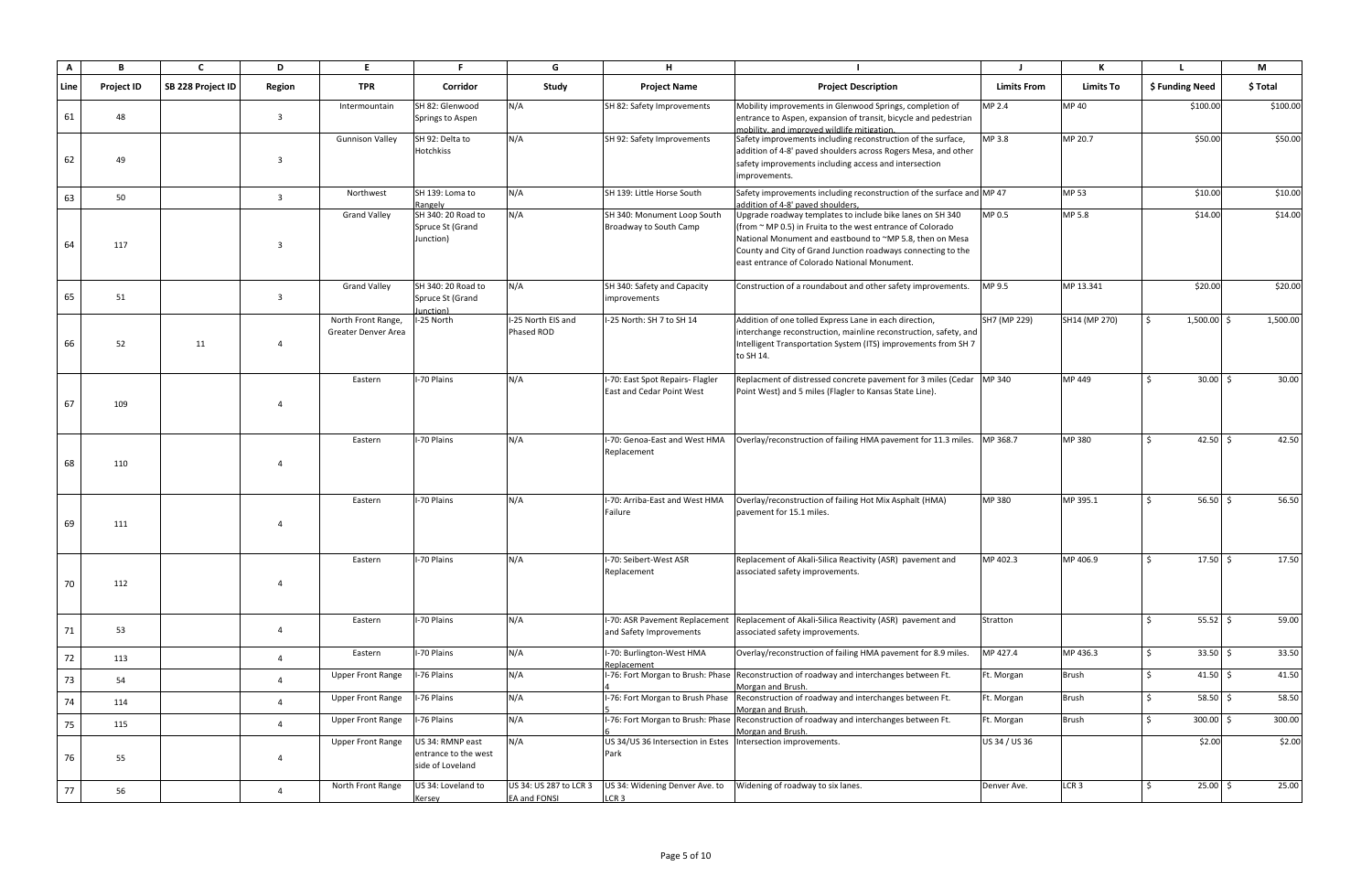| A    | B                 | $\mathbf{C}$      | D              | E.                                                              | <b>F</b>                                                              | G                                                                            | H                                                                                                                 |                                                                                                                                                                                                                                                                                         |                                     | К                          |                 |             | M        |
|------|-------------------|-------------------|----------------|-----------------------------------------------------------------|-----------------------------------------------------------------------|------------------------------------------------------------------------------|-------------------------------------------------------------------------------------------------------------------|-----------------------------------------------------------------------------------------------------------------------------------------------------------------------------------------------------------------------------------------------------------------------------------------|-------------------------------------|----------------------------|-----------------|-------------|----------|
| Line | <b>Project ID</b> | SB 228 Project ID | Region         | <b>TPR</b>                                                      | Corridor                                                              | Study                                                                        | <b>Project Name</b>                                                                                               | <b>Project Description</b>                                                                                                                                                                                                                                                              | <b>Limits From</b>                  | <b>Limits To</b>           | \$ Funding Need |             | \$ Total |
| 78   | 57                |                   | $\overline{4}$ | North Front Range                                               | US 34: Loveland to<br>Kersey                                          | US 34 Corridor<br><b>Optimization Plan and</b><br><b>Access Control Plan</b> | US 34: Widening, Interchanges,<br>and Operational Improvements                                                    | Widening of roadway from four to six lanes, construction of<br>three interchanges, and operational improvements.                                                                                                                                                                        | LCR <sub>3</sub>                    | East of US 85              | $\zeta$         | $170.00$ \$ | 170.00   |
| 79   | 58                | 22                | $\overline{4}$ | North Front Range                                               | US 34: Loveland to<br>Kersey                                          | <b>US 85 PEL</b>                                                             | US 34 / US 85 Interchange<br>Reconfiguration                                                                      | Improvements to the safety and capacity of interchange by<br>making the geometric configuration more intuitive to drivers,<br>adding grade separations, and improving access points. Due to<br>its complexity this interchange has come to be known by locals<br>as Spaghetti Junction. | US 85 (MP 112)                      | US 85 (MP 114)             | $\zeta$         | $99.00$ \$  | 100.00   |
| 80   | 59                |                   | $\overline{4}$ | <b>Upper Front Range</b>                                        | US 36: US 34 in Estes<br>Park to SH 7 on the<br>north side of Boulder | N/A                                                                          | US 36: Estes Park to Boulder<br><b>County Line</b>                                                                | Mobility improvements including widening, and construction of Estes Park<br>passing lanes and pullots.                                                                                                                                                                                  |                                     | <b>Boulder County Line</b> |                 | \$8.00      | \$8.00   |
| 81   | 60                |                   | $\overline{a}$ | Upper Front Range,<br>North Front Range,<br>Greater Denver Area | US 85: I-76 to SH 14                                                  | <b>US 85 PEL</b>                                                             | US 85: Corridor Improvements                                                                                      | Safety, intersection and interchange improvements.                                                                                                                                                                                                                                      | <b>MP 227</b>                       | MP 309                     |                 | $197.25$ \$ | 200.00   |
| 82   | 61                |                   | $\overline{4}$ | North Front Range                                               | US 287: Fort Collins to<br>Wyoming                                    | US 287 Environmental<br>Overview Study                                       | US 287: Widening Fort Collins                                                                                     | Widening of roadway from four to six lanes.                                                                                                                                                                                                                                             | Harmony Rd                          | SH392                      | Ŝ.              | $25.00$ \$  | 25.00    |
| 83   | 62                |                   | $\overline{4}$ | North Front Range                                               | US 287: SH 14 to<br>Wyoming                                           | N/A                                                                          | US 287: SH 14-Ted's Place                                                                                         | Intersection improvements.                                                                                                                                                                                                                                                              | SH 14                               |                            |                 | \$1.60      | \$1.60   |
| 84   | 63                |                   | $\overline{a}$ | Upper Front Range,<br>North Front Range                         | US 287: SH 14 to<br>Wyoming                                           | N/A                                                                          | US 287: Ted's Place to Wyoming<br>Border                                                                          | Construction of passing lanes and other safety improvements.                                                                                                                                                                                                                            | SH 14                               | <b>Wyoming State Line</b>  | \$20.00         |             | \$20.00  |
| 85   | 64                |                   | $\overline{4}$ | <b>Upper Front Range</b>                                        | US 287: SH 14 to<br>Wyoming                                           | N/A                                                                          | US 287: CR 72 (Owl Canyon Road) Intersection improvements.                                                        |                                                                                                                                                                                                                                                                                         | <b>LCR 72</b>                       |                            |                 | \$2.00      | \$2.00   |
| 86   | 65                |                   | $\overline{4}$ | <b>Upper Front Range</b>                                        | US 287: SH 14 to<br>Wyoming                                           | N/A                                                                          | US 287: LCR 80C (West)                                                                                            | Intersection improvements.                                                                                                                                                                                                                                                              | <b>LCR 80C</b>                      |                            |                 | \$0.60      | \$0.60   |
| 87   | 66                |                   | $\overline{4}$ | Eastern                                                         | <b>US385</b>                                                          | US 385/US 40: High<br>Development and<br>Management Plan                     | US 385: Intersection, Shoulders,<br>Plains Highway Corridor and Other Safety Improvements<br>at Problem Locations | Intersection, shoulders, and other safety Improvements at<br>problem locations.                                                                                                                                                                                                         | Wyoming State Line Cheyenne / Kiowa | <b>County Line</b>         |                 | $961.46$ \$ | 965.00   |
| 88   | 67                |                   | $\overline{4}$ | North Front Range                                               | SH 14: US 287 to I-25                                                 | N/A                                                                          |                                                                                                                   | SH 14: Widening I-25 to Riverside   Widening of roadway from four to six lanes.                                                                                                                                                                                                         | $-25$                               | Riverside                  | $\mathsf{S}$    | $30.00$ \$  | 30.00    |
| 89   | 68                |                   | $\overline{a}$ | Upper Front Range,<br>Greater Denver Area                       | SH 52: SH 119 to US 85 N/A                                            |                                                                              | SH 52: SH 119 to US 85 Corridor<br>Improvements                                                                   | Widening, safety, and intersection improvements.                                                                                                                                                                                                                                        | SH 119                              | <b>US85</b>                | Ŝ.              | $80.00$ \$  | 80.00    |
| 90   | 69                |                   | $\overline{4}$ | <b>Upper Front Range</b>                                        | I-76: E-470 to Wyoming N/A                                            |                                                                              | SH 52 Interchange in Hudson                                                                                       | Reconstruction of interchange.                                                                                                                                                                                                                                                          | I-76 / SH 52                        |                            | Ŝ.              | $20.03$ \$  | 25.00    |
| 91   | 70                |                   | $\overline{4}$ | Greater Denver Area                                             | SH 66: US 36 to US 85                                                 | SH 66 PEL                                                                    | SH 66: Corridor Improvements<br>West                                                                              | Widening, safety, and intersection improvements.                                                                                                                                                                                                                                        | Hover Rd.                           | $1-25$                     | Ŝ.              | $98.50$ \$  | 100.00   |
| 92   | 71                |                   | $\overline{4}$ | Upper Front Range,<br>Greater Denver Area                       | SH 66: US 36 to US 85                                                 | SH 66 PEL                                                                    | SH 66: Corridor Improvements<br>East                                                                              | Safety and intersection improvements.                                                                                                                                                                                                                                                   | <b>US 85</b>                        | $I-25$                     | \$              | $50.00$ \$  | 50.00    |
| 93   | 72                | 29                | $\overline{4}$ | Upper Front Range,<br>Eastern,<br>Southeast                     | SH 71                                                                 | Eastern Colorado<br><b>Mobility Study</b>                                    | SH 71 Super 2                                                                                                     | Reconstruction of corridor to Super 2 configuration.                                                                                                                                                                                                                                    | $I-76$                              | Nebraska State Line        | I \$            | $99.21$ \$  | 100.00   |
| 94   | 73                |                   | $\overline{4}$ | Greater Denver Area,<br>Eastern                                 | SH 86: I-25 to I-70                                                   | N/A                                                                          |                                                                                                                   | SH 86: I-25 Castle Rock east to I-70 Surface treatment and intersection improvements.                                                                                                                                                                                                   | $I-25$                              | $I-70$                     | \$35.00         |             | \$35.00  |
| 95   | 74                |                   | $\overline{a}$ | Greater Denver Area SH 119                                      |                                                                       | SH 119 PEL and BRT<br>Study                                                  | SH 119: Managed Lanes                                                                                             | Construction of managed lanes.                                                                                                                                                                                                                                                          | MP 43                               | <b>MP 58</b>               | Ŝ.              | 75.00 \$    | 75.00    |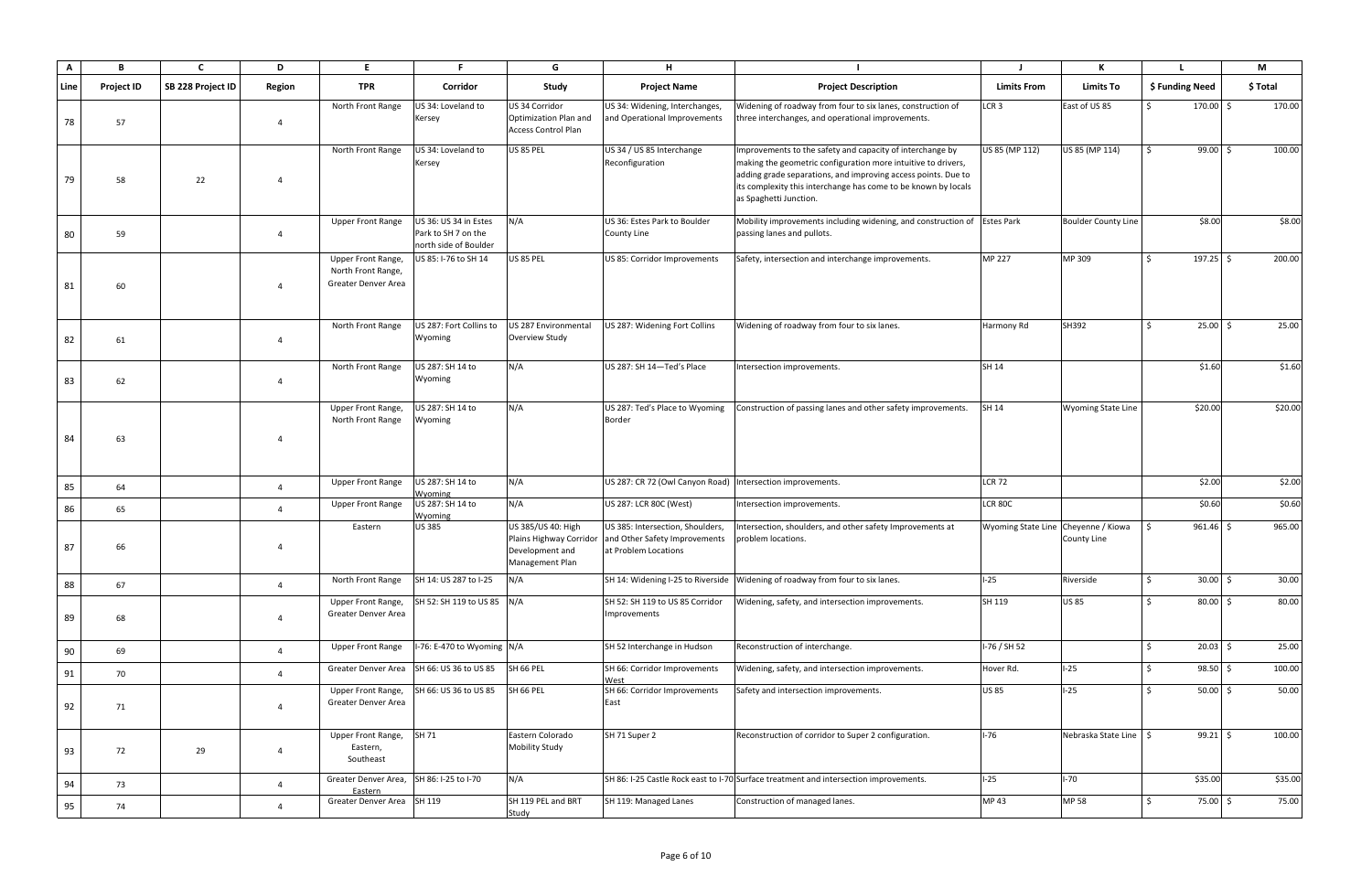| A    | В                 |                   | D               | E.                                            | Е                                                                    | G                                                                   | н                                                                                                                  |                                                                                                                                                                                                                                                                                                                                                                                    |                    |                                              |                          | М        |
|------|-------------------|-------------------|-----------------|-----------------------------------------------|----------------------------------------------------------------------|---------------------------------------------------------------------|--------------------------------------------------------------------------------------------------------------------|------------------------------------------------------------------------------------------------------------------------------------------------------------------------------------------------------------------------------------------------------------------------------------------------------------------------------------------------------------------------------------|--------------------|----------------------------------------------|--------------------------|----------|
| Line | <b>Project ID</b> | SB 228 Project ID | Region          | <b>TPR</b>                                    | Corridor                                                             | Study                                                               | <b>Project Name</b>                                                                                                | <b>Project Description</b>                                                                                                                                                                                                                                                                                                                                                         | <b>Limits From</b> | <b>Limits To</b>                             | \$ Funding Need          | \$ Total |
| 96   | 75                |                   | $\overline{4}$  | Greater Denver Area SH 119                    |                                                                      | N/A                                                                 | SH 119 / SH 52 Interchange                                                                                         | Construction of new interchange.                                                                                                                                                                                                                                                                                                                                                   | MP 49              | <b>MP50</b>                                  | $30.00$ \$               | 30.00    |
| 97   | 76                |                   | $\overline{4}$  | <b>Upper Front Range</b><br>North Front Range | SH 392: US 287 to SH 14 SH 392 Environmental                         | Overview Study                                                      | SH 392: Corridor Improvements                                                                                      | Widening, safety, and intersection improvements.                                                                                                                                                                                                                                                                                                                                   | $1-25$             | <b>Briggsdale</b>                            | $110.00$ \$<br>Ŝ.        | 110.00   |
| 98   | 77                |                   | $\overline{4}$  | North Front Range                             | SH 402                                                               | SH 402 EA and FONSI                                                 | SH 402: Widening, Intersection<br>and Safety Improvements                                                          | Widening, safety, and intersection improvements.                                                                                                                                                                                                                                                                                                                                   | <b>US 287</b>      | $I-25$                                       | $45.00 \pm 5$<br>$\zeta$ | 45.00    |
| 99   | 78                |                   | $5\overline{5}$ | San Luis Valley,<br>Central Front Range       | US 24: Hartsel to<br>Johnson Village                                 | Region 5 Passing Lanes<br>& Pullouts Study                          | US 24: Safety and Mobility<br>Improvements on Trout Creek<br>Pass-Phase II                                         | Shoulder widening/bike facilities and addition of passing lanes<br>and bike facilities on Trout Creek Pass.                                                                                                                                                                                                                                                                        | MP 213             | <b>MP 227</b>                                | $7.80 \;$ \$             | 8.00     |
| 100  | 79                |                   | -5              | Central Front Range,<br>San Luis Valley       | US 50: Canon City to<br>Poncha Springs                               | Region 5 Passing Lanes<br>& Pullouts Study                          | US 50: Safety and Mobility<br>Improvements between Salida<br>and Coaldale (Passing Lanes and<br>Vehicle Turn-outs) | Addition of passing lanes and vehicle turnouts.                                                                                                                                                                                                                                                                                                                                    | MP 223             | MP 243                                       | $4.60 \pm 5$             | 6.60     |
| 101  | 80                |                   | -5              | Southwest                                     | US 160: Four Corners<br>to Archuleta/Mineral<br>County line          | N/A                                                                 | US 160: Reconstruction and<br>Shoulder Widening MP 0 to MP 8 Shoulder widening.                                    | Full depth reconstruction of the existing paved surface and                                                                                                                                                                                                                                                                                                                        | MP <sub>0</sub>    | MP <sub>8</sub>                              | \$16.00                  | \$16.00  |
| 102  | 81                |                   | -5              | Southwest                                     | US 160: New Mexico to Region 5 Passing Lanes<br>Durango              | & Pullouts Study                                                    | US 160: Towaoc Passing Lanes                                                                                       | Addition of passing lanes and vehicle turnouts.                                                                                                                                                                                                                                                                                                                                    | <b>MP 28</b>       | <b>MP32</b>                                  | $9.10 \,$ \$             | 9.10     |
| 103  | 82                |                   | -5              | Southwest                                     | US 160: Four Corners<br>to Archuleta/Mineral<br>County line          | N/A                                                                 | US 160: Wildlife Mitigation                                                                                        | Wildlife mitigation from Mancos to Pagosa Springs.                                                                                                                                                                                                                                                                                                                                 | <b>MP 57</b>       | MP 143                                       | \$10.00                  | \$10.00  |
| 104  | 83                | 32                | 5               | Southwest                                     | US 160: Durango to<br>South Fork                                     | US 160: Durango to<br>Bayfield EIS and ROD                          | US 160: Dry Creek Passing and<br><b>Mobility Improvements</b>                                                      | Addition of passing opportunities and mobility improvements<br>including an intersection relocation at CR 223. The project also<br>includes shoulder widening and access consolidation.                                                                                                                                                                                            | MP 96              | MP 100                                       | $21.50$ \$               | 21.50    |
| 105  | 84                |                   | -5              | Southwest                                     | US 160:<br>Archuleta/Mineral<br>County Line to West of<br>South Fork | N/A                                                                 | US 160: Pagosa Reconstruction<br>and Multi-Modal Improvements                                                      | Reconstruction to correct wheel rutting and addition of<br>pedestrian facilities for safety.                                                                                                                                                                                                                                                                                       | MP 143.1           | MP 144.4                                     | \$22.00                  | \$22.00  |
| 106  | 85                | 31                | -5              | San Luis Valley                               | US 160: Durango to<br>South Fork                                     | US 160: East of Wolf<br>Creek Pass EA and FONSI Mobility and Safety | US 160: Wolf Creek Pass East<br>Improvements                                                                       | This is the final project outlined in the US 550 East of Wolf Creek Lake Creek (MP<br>Pass EA. The design includes the addition of passing<br>opportunities, mobility improvements, and safety Improvements<br>including shoulder widening, curve corrections, rock excavation<br>and rockfall protection, chain station reconstruction, and fiber<br>optic backbone installation. | 175)               | East of chain station $\vert$ \$<br>(MP 180) | $45.30 \, \text{S}$      | 45.30    |
| 107  | 86                |                   | -5              | San Luis Valley                               | US 160: Monte Vista to N/A<br>Alamosa                                |                                                                     | US 160: Alamosa                                                                                                    | Improvements to Rio Grande bridge, realignment of roadway,<br>and addition of bike and pedestrian facilities in Alamosa (4th<br>Street to SH 17).                                                                                                                                                                                                                                  | MP 234             | MP 235                                       | \$10.00                  | \$10.00  |
| 108  | 87                |                   | $5\overline{)}$ | San Luis Valley                               | US 160: Monte Vista to Region 5 Intersection<br>Alamosa              | Prioritization Study                                                | US 160: Signal and Intersection<br>Improvements at SH 17                                                           | Addition of signal and intersection improvements at SH 17.                                                                                                                                                                                                                                                                                                                         | MP 234             | MP 234                                       | \$2.40                   | \$5.00   |
| 109  | 88                |                   | 5               | San Luis Valley                               | US 285: Alamosa to<br>Poncha Springs                                 | Region 5 Passing Lanes<br>& Pullouts Study                          | US 285: Safety and Mobility<br>Improvements between Center to<br>Saguache (Widen Shoulders)                        | Shoulder widening from Center to Saguache.                                                                                                                                                                                                                                                                                                                                         | MP 63              | MP 86                                        | $7.00 \, \text{S}$       | 7.00     |
| 110  | 89                |                   | 5               | San Luis Valley                               | US 285: Poncha Springs<br>to Fairplay                                | Region 5 Passing Lanes<br>& Pullouts Study                          | US 285: Safety and Mobility<br>Improvements between Buena<br>Vista and Poncha Springs (Turn<br>anes/Passing Lanes) | Addition of turn lanes/passing lanes between Buena Vista and<br>Poncha Springs and addition of wildlife fencing.                                                                                                                                                                                                                                                                   | MP 128             | MP 211                                       | $0.05$ \$                | 5.00     |
| 111  | 90                |                   | 5               | Southwest                                     | US 550: New Mexico to US 550 EA and FONSI<br>Durango                 |                                                                     | US 550 South: Sunnyside                                                                                            | Major reconstruction requiring widening to a four lane roadway, MP 8<br>including earthwork, drainage, irrigation, utilities, HMA paving,<br>pedestrian bridge, sound wall, small and large mammal<br>rossings                                                                                                                                                                     |                    | MP 10                                        | $26.60 \div$<br>Ŝ.       | 26.60    |
| 112  | 91                | $33*$             | 5               | Southwest                                     | US 550: New Mexico to US 550 EA and FONSI<br>Durango                 |                                                                     | US 550 South: Gap                                                                                                  | Reconstruction to four lanes, including drainage, utilities, large<br>and small mammal crossings, and intersection improvements.                                                                                                                                                                                                                                                   | MP <sub>9</sub>    | MP 12                                        | $27.30 \; \S$            | 30.00    |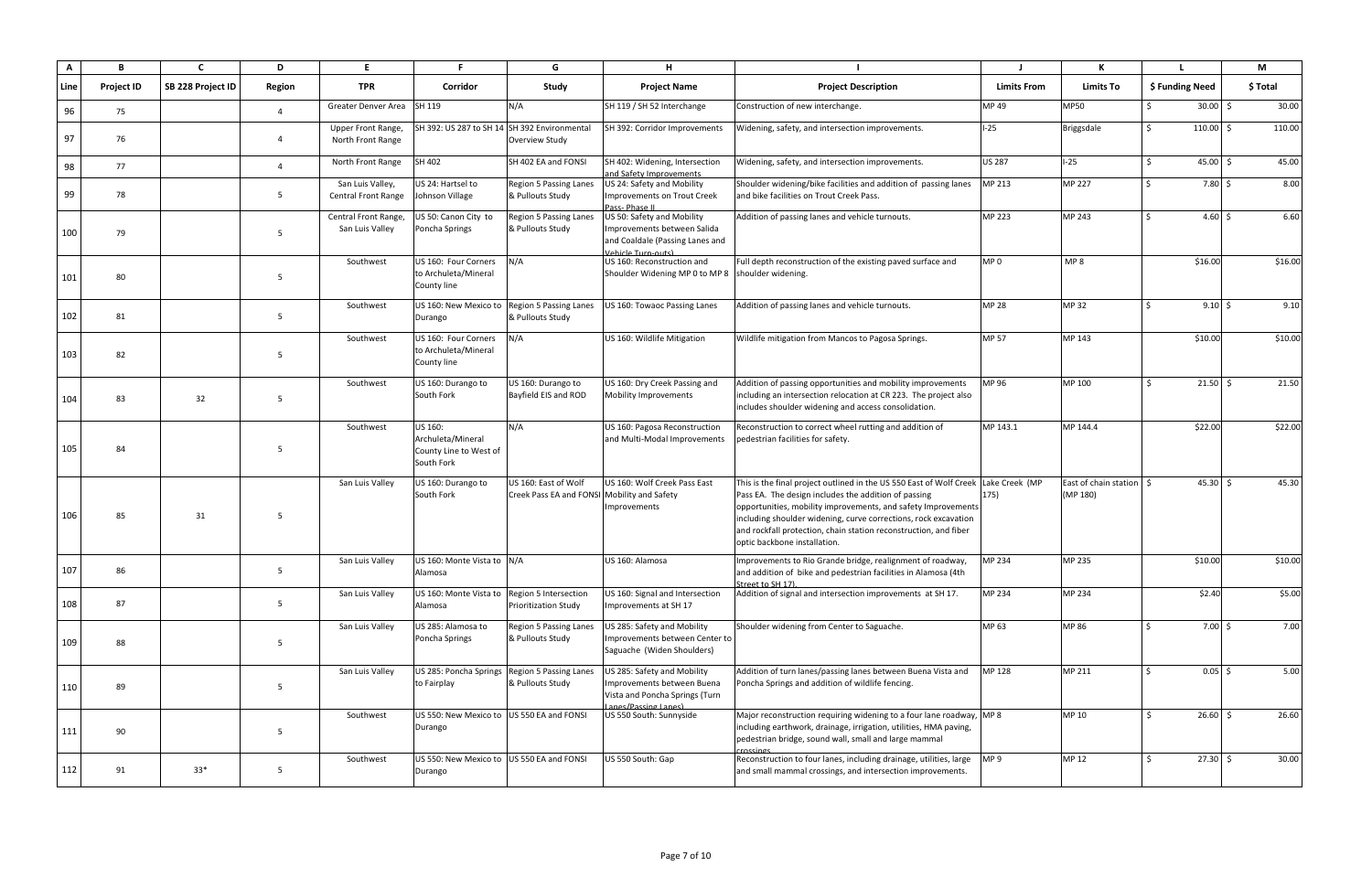| A    |                   |                   | D      |                        |                                                                | G                                                 |                                                                                                                                   |                                                                                                                                                                                        |                                                       |                  |                           | M              |
|------|-------------------|-------------------|--------|------------------------|----------------------------------------------------------------|---------------------------------------------------|-----------------------------------------------------------------------------------------------------------------------------------|----------------------------------------------------------------------------------------------------------------------------------------------------------------------------------------|-------------------------------------------------------|------------------|---------------------------|----------------|
| Line | <b>Project ID</b> | SB 228 Project ID | Region | <b>TPR</b>             | Corridor                                                       | Study                                             | <b>Project Name</b>                                                                                                               | <b>Project Description</b>                                                                                                                                                             | <b>Limits From</b>                                    | <b>Limits To</b> | \$ Funding Need           | <b>S Total</b> |
| 113  | 92                | 23                |        | Southwest              | US 550: New Mexico to<br>Durango                               | US 550: 160 South<br>Connection EIS and ROD       | US 550/US 160 Connection                                                                                                          | Completion of the connection of US 550 to US 160 at the<br>Grandview Interchange. Phase 1 (\$71 M) provides 2 lane<br>configuration. Phase 2 (\$20 M) provides for additional 2 lanes. | Grandview<br>Interchange south<br>to CR 220 (MP 15.5) |                  | $90.00$ \$                | 91.00          |
| 114  | 93                |                   |        | <b>Gunnison Valley</b> | US 550: Durango to<br>Montrose                                 | <b>Region 5 Passing Lanes</b><br>& Pullouts Study | JS 550: Ridgeway to Ouray<br>Shoulder Widening                                                                                    | Shoulder widening between Ridgway and Ouray.                                                                                                                                           | MP 96                                                 | MP 103           | $$11.45$ \$               | 15.00          |
| 115  | 94                |                   |        | <b>Gunnison Valley</b> | US 550: Durango to<br>Ridgeway                                 | Region 5 Passing Lanes<br>& Pullouts Study        | US 550: Shoulder Improvements,<br>Deer Fencing and Animal<br>Underpasses between<br>Uncompahgre River and Colona<br>(Billy Creek) | Addition of shoulders between Uncompahgre River and Colona<br>(Billy Creek). Construction of deer fencing and animal<br>underpasses.                                                   | MP 112                                                | MP 115           | $27.00$ \$                | 27.00          |
| 116  | 95                |                   |        | San Luis Valley        | <b>SH 17</b>                                                   | N/A                                               | SH 17: Safety and Mobility<br>Improvements North of Mosca<br>(Widen shoulders)                                                    | Shoulder widening north of Mosca.                                                                                                                                                      | MP 105                                                | MP 118           | $6.00\frac{1}{5}$         | 7.00           |
| 117  | 96                |                   |        | Southwest              | SH 140: New Mexico<br>border to west of<br>Durango at Hesperus | N/A                                               |                                                                                                                                   | SH 140 NM State Line to Hesperus Widen shoulders and rehab/reconstruct three bridges.                                                                                                  | MP <sub>1</sub>                                       | <b>MP 23</b>     | \$10.00                   | \$10.00        |
| 118  | 97                |                   |        | <b>Gunnison Valley</b> | SH 145                                                         | <b>Region 5 Passing Lanes</b><br>& Pullouts Study | SH 145: Safety and Mobility<br>Improvements between Sawpit<br>and Keystone Hill (Shoulder<br>Widening and/or Passing Lanes)       | Shoulder widening and/or addition of passing lane between<br>Sawpit and Keystone Hill.                                                                                                 | <b>MP72</b>                                           | <b>MP 80</b>     | $5.80\frac{1}{2}$         | 9.70           |
| 119  |                   |                   |        |                        |                                                                |                                                   |                                                                                                                                   |                                                                                                                                                                                        |                                                       |                  | $8,177.53$ \$<br>TOTAL \$ | 9,380.66       |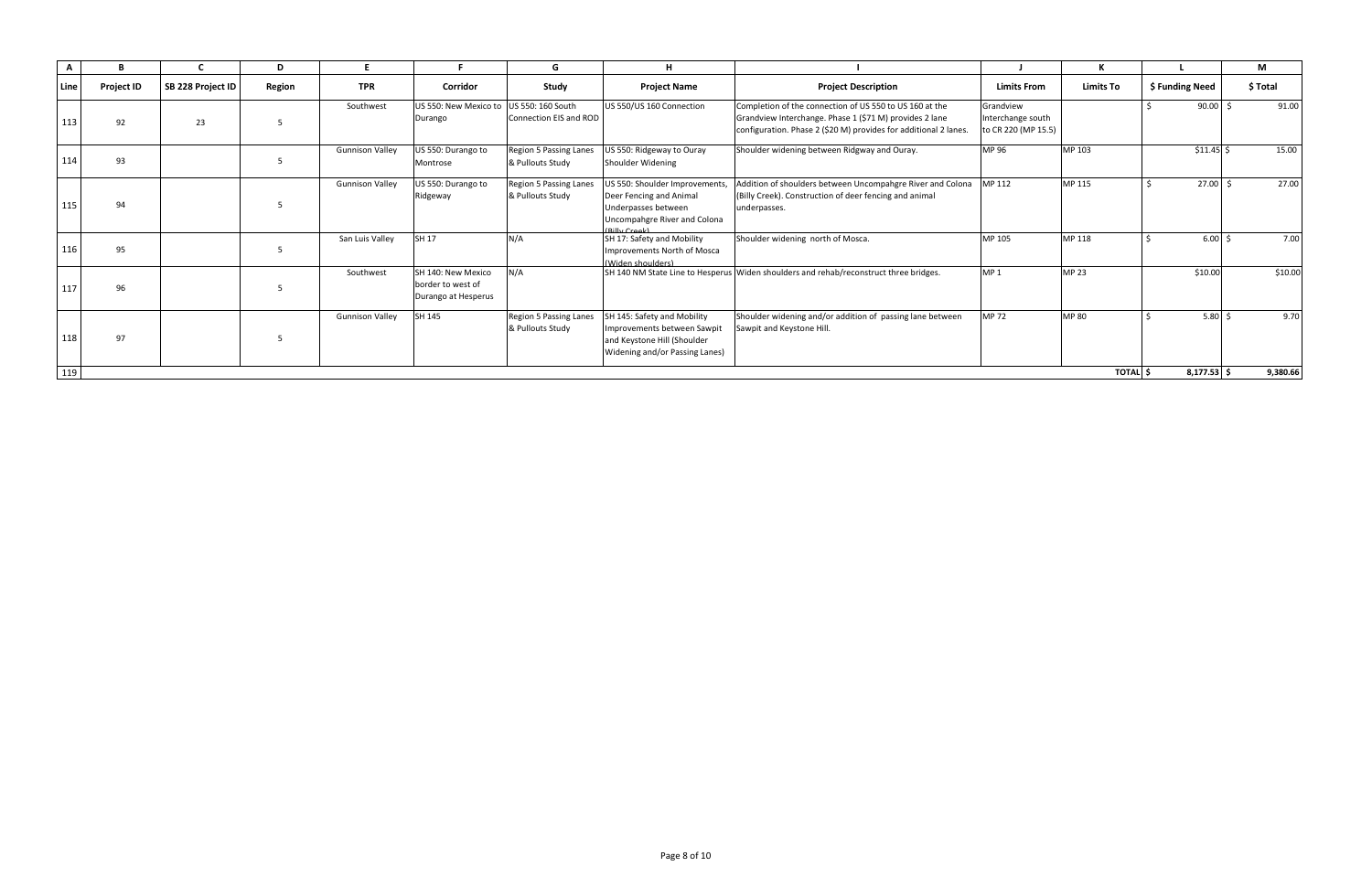| A    | в                 |                   | D              | E.                                             |                                                       | G                                                                              | н                                                                                               |                                                                                                                                      |                    |                  |                              | М        |
|------|-------------------|-------------------|----------------|------------------------------------------------|-------------------------------------------------------|--------------------------------------------------------------------------------|-------------------------------------------------------------------------------------------------|--------------------------------------------------------------------------------------------------------------------------------------|--------------------|------------------|------------------------------|----------|
| Line | <b>Project ID</b> | SB 228 Project ID | Region         | <b>TPR</b>                                     | Corridor                                              | Study                                                                          | <b>Project Name</b>                                                                             | <b>Project Description</b>                                                                                                           | <b>Limits From</b> | <b>Limits To</b> | \$ Funding Need              | \$ Total |
|      |                   |                   |                |                                                |                                                       |                                                                                | <b>Transit Projects</b>                                                                         |                                                                                                                                      |                    |                  |                              |          |
| 120  | T1                |                   | 1              | <b>Greater Denver Area</b>                     | I-25: El Paso County<br>Line to C-470                 | <b>Intercity and Regional</b><br>Bus Plan                                      | Castle Rock Park-n-Ride                                                                         | CDOT contribution to construction of Park-n-Ride in Castle Rock.                                                                     |                    |                  | $1.00 \leq$                  | 2.00     |
| 121  | T <sub>2</sub>    | T16               | 1, 4           | Greater Denver Area                            | I-25 North                                            | I-25 North EIS and<br>Phased ROD; North I-25 Way (ROW)<br>Commuter Rail Update |                                                                                                 | North I-25 Commuter Rail Right of Purchase of ROW to facilitate development of commuter rail<br>services in the North I-25 Corridor. |                    |                  | $38.00$ \$<br>Ŝ.             | 38.00    |
| 122  | T <sub>3</sub>    | T16               | 1, 4           | Greater Denver Area                            | I-25 North                                            | <b>Intercity and Regional</b><br><b>Bus Plan</b>                               | North Metro Rail Line - Park-n-<br><b>Ride Connection with</b><br><b>Interregional Services</b> | Construction of Park-n-Ride that connects interregional services<br>(Bustang) to North I-25 Commuter Rail Line.                      |                    |                  | $10.00$ \$<br>$\zeta$        | 168.00   |
| 123  | <b>T4</b>         |                   | 1              | Greater Denver Area                            | I-70 Mountain                                         | SW Transit Plan;<br>Intercity and Regional<br><b>Bus Plan</b>                  | Idaho Springs Park-n-Ride                                                                       | CDOT contribution to construction of Park-n-Ride in Idaho<br>Springs.                                                                |                    |                  | $1.00 \,$ \$                 | 2.00     |
| 124  | T <sub>5</sub>    | T12               | 2              | Pueblo Area                                    | I-25 through Pueblo                                   | SW Transit Plan;<br>Intercity and Regional<br><b>Bus Plan</b>                  | Pueblo Park-n-Ride                                                                              | Construction of a new Park-n-Ride in Pueblo.                                                                                         |                    |                  | $2.50 \div$                  | 2.50     |
| 125  | T <sub>6</sub>    |                   | $\overline{2}$ | Pikes Peak Area                                | I-25 through Colorado<br><b>Springs</b>               | SW Transit Plan;<br><b>Intercity and Regional</b><br><b>Bus Plan</b>           | Woodmen Rd. Park-n-Ride<br>Relocation                                                           | Relocation of Woodman Rd. Park-n-Ride in Colorado Springs.                                                                           |                    |                  | $1.50 \pm 5$                 | 1.50     |
| 126  | T7                |                   | $\overline{3}$ | Intermountain                                  | I-70: Parachute to<br><b>Glenwood Springs</b>         | SW Transit Plan;<br>Intercity and Regional<br><b>Bus Plan</b>                  | New Castle Park-n-Ride                                                                          | Construction of New Castle Park-n-Ride to support RFTA regional<br>services and Bustang interregional services.                      |                    |                  | $0.80$ \$                    | 0.80     |
| 127  | T8                |                   | $\overline{3}$ | Northwest                                      | US 40: Empire to<br>Kremmling                         | <b>SW Transit Plan</b>                                                         | Winter Park Train Platform                                                                      | Construction of new passenger loading platform to support<br>Winter Park express passenger train services.                           |                    |                  | $3.00 \, \text{S}$           | 3.00     |
| 128  | T9                |                   | 3              | Intermountain                                  | I-70: Glenwood Springs<br>to Vail                     | Intermountain TPR Plan Simba Run Underpass                                     |                                                                                                 | Construction of underpass under I-70.                                                                                                |                    |                  | $1.00 \pm 5$                 | 1.00     |
| 129  | <b>T10</b>        |                   | $\Delta$       | Greater Denver Area                            | I-25 North                                            | <b>Intercity and Regional</b><br>Bus Plan                                      | Carbon Valley (SH 52 / I-25) Park-<br>n-Ride                                                    | CDOT contribution to construction of Park-n-Ride in the Carbon<br>Valley                                                             |                    |                  | $1.00 \,$ \$                 | 2.00     |
| 130  | <b>T11</b>        | T13               | $\overline{4}$ | North Front Range                              | I-25 North                                            | SW Transit Plan;<br><b>Intercity and Regional</b><br><b>Bus Plan</b>           | Harmony Rd. Park-n-Ride<br>Expansion                                                            | Expansion of exisitng Harmony Rd. Park-n-RIde at Harmony Rd.<br>and I-25.                                                            |                    |                  | $1.50 \,$ \$                 | 1.50     |
| 131  | T12               |                   | $\overline{4}$ | North Front Range                              | US 85: I-76 to SH 14;<br>US 34: Loveland to<br>Kersey | SW Transit Plan                                                                | <b>Greeley Transit Facility Cost</b><br>Escalation                                              | Expansion of the existing Greeley-Evans Transit System facility to<br>accommodate ICB services and local transit system.             |                    |                  | $1.20 \pm 5$                 | 1.20     |
| 132  | T13               |                   | $\overline{a}$ | North Front Range,<br><b>Upper Front Range</b> | US 85: I-76 to SH 14                                  | <b>SW Transit Plan</b>                                                         |                                                                                                 | US 85 Park-n-Ride Cost Escalation Completion of work on US 85 Park-n-Rides.                                                          |                    |                  | $0.20\,$ \$<br>S.            | 0.20     |
| 133  | T14               | T14               | $\overline{4}$ | North Front Range                              | SH 402                                                | SW Transit Plan;<br><b>Intercity and Regional</b><br><b>Bus Plan</b>           |                                                                                                 | SH 402 Park-n-Ride Improvements Rehab and expansion of existing Park-n-Ride at SH 402 and I-25.                                      |                    |                  | $2.00 \, \text{S}$           | 2.00     |
| 134  | T15               |                   | 5              | <b>Gunnison Valley</b>                         | SH 145                                                | SW Transit Plan;<br><b>Intercity and Regional</b><br>Bus Plan                  | SH 145 Park-n-Ride                                                                              | Construction of a new Park-n-Ride on county owned property<br>outside of Telluride near the intersection of SH 145 and Society       |                    |                  | $2.50 \pm 5$                 | 2.50     |
| 135  | T16               |                   | Statewide      | Multiple                                       | Multiple                                              | SW Transit Plan;<br><b>Intercity and Regional</b><br><b>Bus Plan</b>           | (5) 50 Passenger Over the Road<br>(OTR) Coaches                                                 | Purchase of five OTR 50 passenger coaches to support the<br>expansion of Bustang and develop the CDOT Rural/Regional bus<br>network  |                    |                  | $3.00 \div$<br>Ŝ.            | 3.00     |
| 136  | T17               |                   | Statewide      | Multiple                                       | Multiple                                              | SW Transit Plan;<br><b>Intercity and Regional</b><br><b>Bus Plan</b>           | (3) 50 Passenger Over the Road<br>(OTR) Coaches                                                 | Purchase of three OTR 50 passenger coaches to support the<br>expansion of current Bustang services.                                  |                    |                  | $1.80 \div$<br>$\mathcal{S}$ | 1.80     |
| 137  | <b>T18</b>        |                   | Statewide      | Multiple                                       | Multiple                                              | SW Transit Plan;<br>Intercity and Regional<br>Bus Plan                         | (20) 30 Passenger Over the Road<br>(OTR) Coaches                                                | Purchase of 20 OTR 30 passenger coaches to support the<br>expansion of Bustang and develop the CDOT Rural/Regional bus<br>network.   |                    |                  | $7.00 \div$<br>Ŝ.            | 7.00     |
| 138  |                   |                   |                |                                                |                                                       |                                                                                |                                                                                                 |                                                                                                                                      |                    | TOTAL \$         | 79.00 \$                     | 240.00   |
|      |                   |                   |                |                                                |                                                       |                                                                                | <b>Bike/Ped Projects</b>                                                                        |                                                                                                                                      |                    |                  |                              |          |
| 139  |                   |                   |                |                                                |                                                       |                                                                                | <b>TBD</b>                                                                                      |                                                                                                                                      |                    |                  |                              |          |
| 140  |                   |                   |                |                                                |                                                       |                                                                                |                                                                                                 |                                                                                                                                      |                    | TOTAL \$         |                              | -\$      |